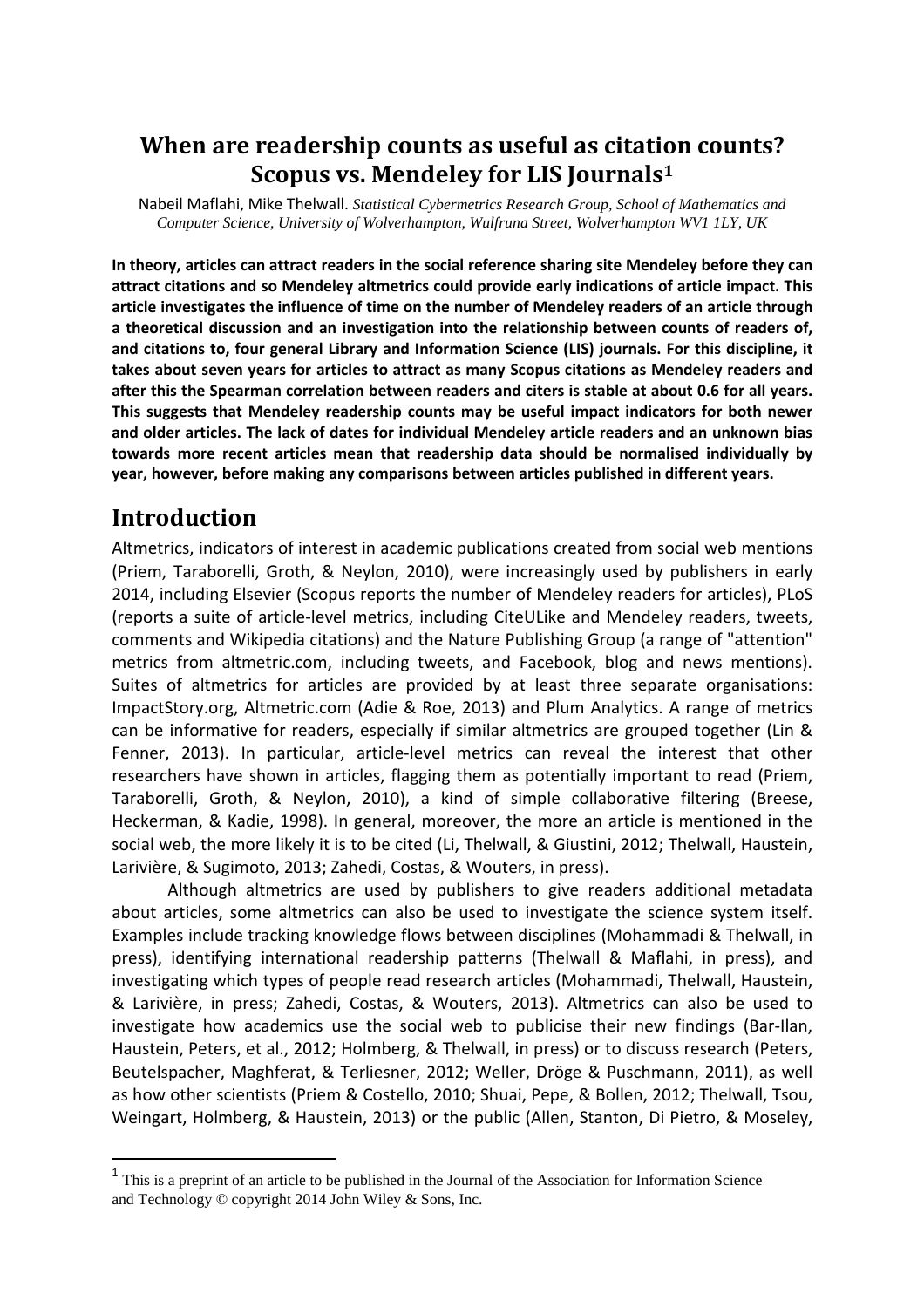2013) react to new research. In addition, altmetrics can be used to predict future scholarly citations in some contexts in the case of tweets (Eysenbach, 2011) and blog posts (Shema, Bar-Ilan, & Thelwall, in press). In general, however, the use of altmetrics to predict citations is problematic because many articles have zero altmetric scores (Costas, Zahedi, & Wouters, 2014; see also: Haustein, Peters, Bar-Ilan et al., in press), altmetrics have only a low correlation or relationship with citations (Costas, Zahedi, & Wouters, 2014; Haustein, Peters, Sugimoto, et al., 2014; Thelwall et al., 2013; Waltman & Costas, 2013) and it is not reasonable to compare altmetrics for articles published at different times (Thelwall et al., 2013).

Finally, and perhaps most controversially, altmetrics have been proposed for evaluative purposes, for example through listing key values on a scholar's CV (Piwowar & Priem, 2013). Altmetrics have also been claimed to have the potential aid the decisionmaking of institutions if they can be provided in aggregate format, for example to give departmental average scores (Roemer & Borchardt, 2013), but such uses would need extensive testing to assess whether they are justifiable. Altmetrics have the advantages of being available before citations, recognising a wider audience than just publishing scholars, and perhaps overcoming to some extent the national coverage biases of traditional citation indexes (Alperin, 2013) and so it seems worthwhile to investigate and evaluate their potential further. Nevertheless, evaluative uses of altmetrics are seen as a particular threat by some scientists due to concerns that they (e.g., tweet counts) will trivialise research (Colquhoun & Plested, 2014), which is something that should be guarded against. Moreover, altmetrics are rarely peer-reviewed and are therefore vulnerable to gaming (Beall, 2012) and so should not be used for important evaluations unless they can "adhere to a far stricter protocol of data quality and indicator reliability and validity" (Wouters & Costas, 2014) than that which would be adequate for publishers' article-level metrics. An exception is perhaps when the academic themselves opts to use altmetrics as evidence to support a case for an activity of theirs (e.g., blogging) having had an impact outside of scholarly publishing (ACUMEN, 2014).

 For all of the above applications, it is important to assess the reliability of the information that altmetrics apparently give (Sud & Thelwall, 2014). One important limitation is temporal, which is the primary issue in the current article. Time is a problem for altmetrics because the web services that they are based upon are relatively new and can have expanding user-bases. This can lead to counter-intuitive results such as negative correlations between tweets and citations for articles published at different times, even within the same year (Thelwall, Haustein, Larivière, & Sugimoto, 2013). This can be caused by citations taking time to accumulate and hence tending to be higher, on average, for older articles, whereas social web users may focus primarily on the most recent articles. Thus, if the number of social web users is increasing then newer articles can tend to have, on average, higher altmetric scores than older articles, reflecting the expanding user base.

Mendeley seems to be a particularly important source of altmetrics because 63% of Web of Science articles from 2005 to 2011 had at least one Mendeley reader by April 2013 (Zahedi, Costas, & Wouters, in press) and because readership seems intuitively to be a good indicator of impact in comparison to other social web activities, such as tweeting. This article addresses the following questions in order to shed more light on the importance of time for Mendeley readership statistics. The second research question concerns only one discipline, LIS, so that an in-depth investigation of the results is possible.

• Which time-related factors are likely to influence how Mendeley reader counts should be interpreted? This is addressed with a theoretical discussion in the next section.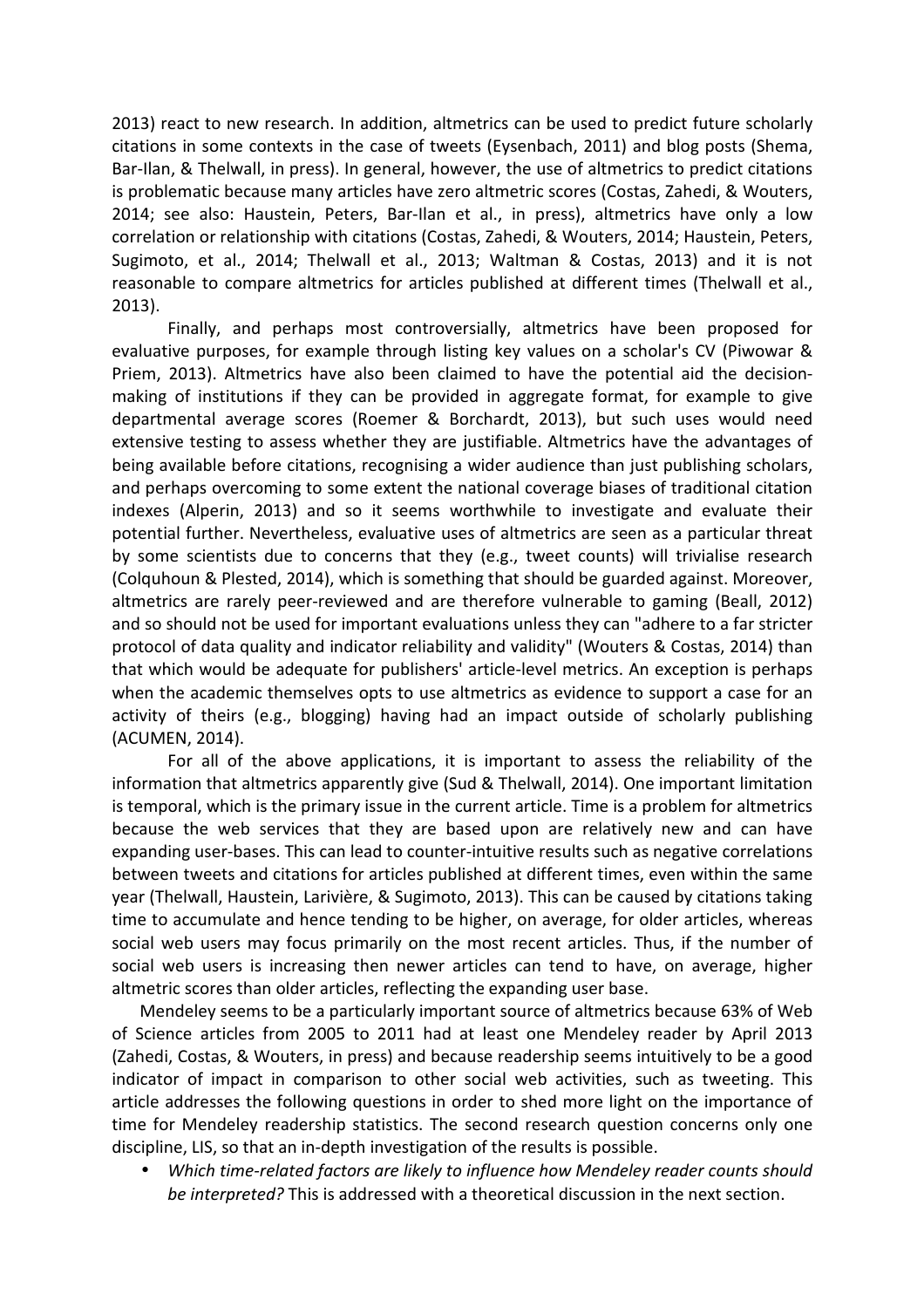• How does the relationship between Mendeley readership counts and citations vary over time? This is answered for Scopus citations to four core general LIS journals.

### The role of time in citing and reading articles

In general, an article may start to have an impact when other researchers first read it and at some stage in the future its impact may peak and then start to decline, eventually finishing when it is no longer read – although it is never certain that an article will be ignored in the future because some articles only attract attention after a substantial period of time (van Raan, 2004). Scholars tend to read current articles more often than older articles, perhaps as part of their strategy for keeping up-to-date (Tenopir, Volentine, & King, 2012). The cited half-life of an article, which is the number of years taken for it to attract 50% of its eventual number of citations (Amin & Mabe, 2000), is a calculation based upon the assumption of an eventual decline in the rate of attracting new citations. Below are factors that seem intuitively likely to affect the lifecycle of articles, some of which apply differently to Mendeley readership and citation counting. These factors affect scholars to different extents because their information seeking behaviour styles vary significantly (Palmer, 1991). Moreover, these factors may change in importance over time due to technological factors. For example, electronic availability seems to have prompted more reading of older articles by US science faculty (Tenopir, King, Edwards, & Wu, 2009).

- Researching and writing delays (mainly affects citers). Although an article may be registered in Mendeley on the day that it is first found (perhaps being reading later), it may take considerably longer for a citation to the article to appear in a finished write-up (e.g., an article submitted for publication). For example, if the paper is found during a literature review at the start of a PhD then there may be a delay of at least three years until the PhD thesis is complete, although a paper may also be completed on the same day if the reference is found during final literature checks. There do not seem to be any studies of the delay between reading and citing articles but it seems likely to take months or years. In contrast, articles may be registered in Mendeley in advance of reading by those keeping track of useful results (Pautasso, 2013), although references could also be recorded long after reading (e.g., after the literature review, when writing the reference list).
- Publishing delays (only affects citers). There is typically a delay of between 9 and 18 months from the first submission of an article to an academic journal until its final publication, depending upon discipline, with sciences tending to be faster and the delay for the social sciences being about 14 months (Björk & Solomon, 2013). Citations may appear in citation indexes before the article is officially published if early versions are available, however, and preprints may also be indexed in Google Scholar.
- Enhanced impact at publication time as articles are promoted by current awareness services and found by browsing current issues. Current awareness services (Barr, 2006) include newsletters, email/Twitter/RSS alerts from publishers and libraries. They seem to be used by a substantial minority of academics (Niu, Hemminger, Lown, et al., 2010) although they rarely seem to lead to articles to read (Niu et al., 2010; Tenopir et al., 2012). Current awareness also includes more informal channels, such as acquaintances tweeting or talking about their just-published articles, and browsing the latest issues of selected journals (e.g., Vakkari & Talja, 2006).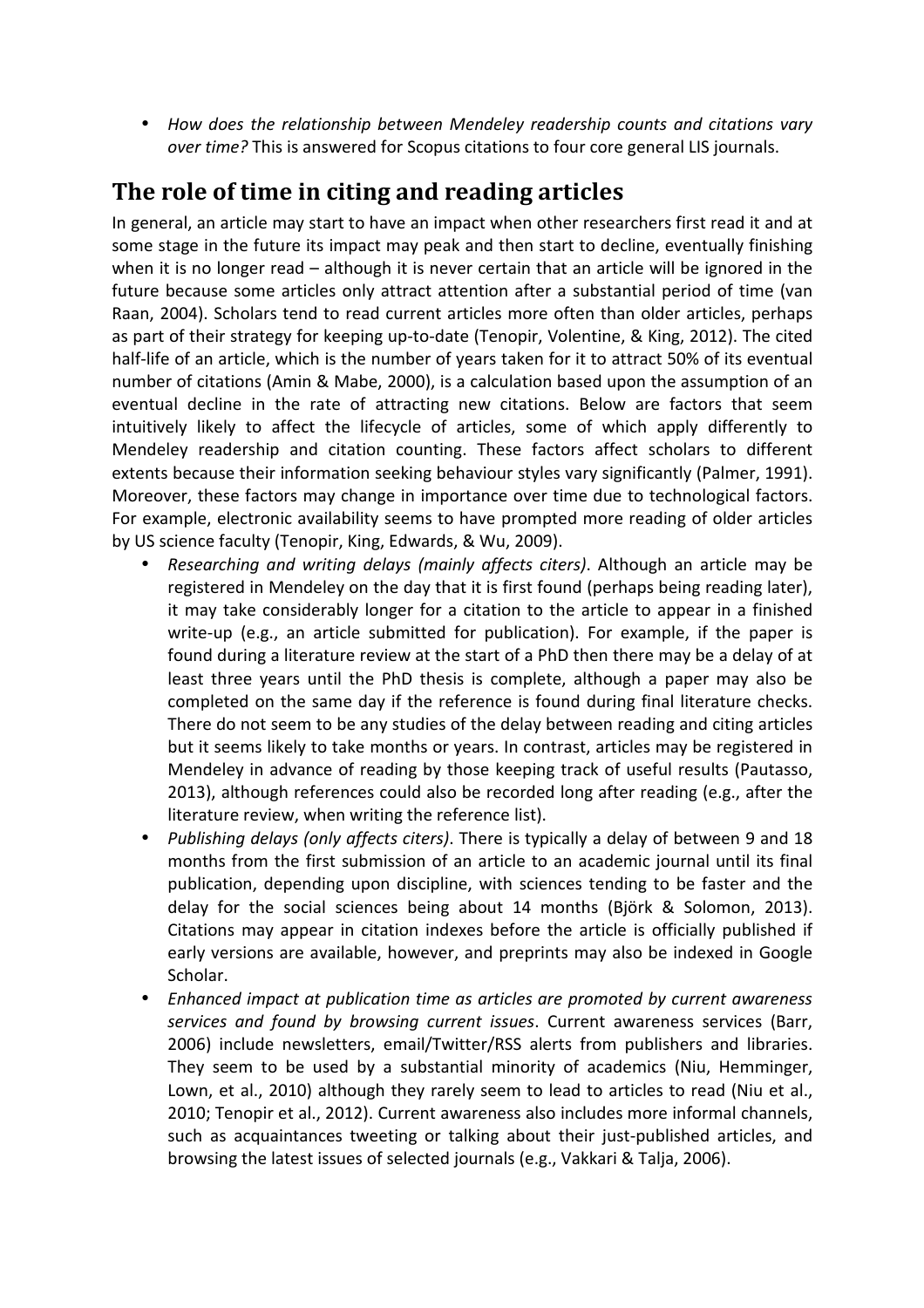- Sustained or increasing impact over time for cited articles. Cited articles can attract new readers who follow references in the citing articles (snowballing or citation chaining: Talja, Vakkari, Fry, & Wouters, 2007) or who find the cited article more easily in databases like Google Scholar that use citations to rank articles or that display citation counts for articles (e.g., 15% of articles read by US researchers in 2005 came from citations: Tenopir et al., 2009).
- Sustained impact due to educators recommending articles to students (mainly affects readers). Course reading lists generate new student readers of articles but probably few formal citations from them. Reading lists may contain more standard works and textbooks for lower level courses but may be more varied and challenging for higher level courses (Stokes & Martin, 2008), and so, in general, reading lists probably serve to give sustained readership impact for classic works (especially because students tend to focus on the latter: Stokes & Martin, 2008). For reading lists that include current research, there may still be a delay if the reading list is compiled in advance of the course. Reading lists are sometimes unchanged or only slightly updated each year (e.g., Brewerton, 2014), and this would generate extra student readers for an article for several years after it was first added to a reading list.
- Obsolescence (may affect readers less than citers). Articles that are replaced by future similar research would presumably attract less interest. Fashionable research topics that fall out of favour would also have a reduced audience. Topics may also become obsolete, for example if the technology investigated ceases to be used much (e.g., Gopher). Moreover, literature searches following the guideline, "be up-to-date, but do not forget older studies" (Pautasso, 2013) would search more exhaustively for newer papers. These issues all contribute to the recognised problem of literature obsolescence (e.g., Line & Sandison, 1974). This may affect students (and hence readers, on average) less than researchers since the latter need to be up-to-date to publish whereas lecturers sometimes teach old fashioned material (e.g., Sulaiman, Ahmad, & Alwi, 2005). Classic, highly cited articles may be an exception, however (e.g., Case & Higgins, 2000).

The above list is unlikely to be exhaustive and other factors are likely to be identified in the future. For example, authors often learn about papers from personal contacts (Tenopir et al., 2009) but it is unclear whether this might lead to publication delays through, for example, senior researchers advising junior researchers about important papers from their youth.

The apparent time difference between reading or finding an article and citing it is an important advantage of Mendeley altmetrics, although concrete evidence is needed to confirm that Mendeley users typically add articles to their libraries at about the time that they find or read them. Nevertheless, there are also sources of delay or sustained interest that are more relevant to student readers than to publishing readers/citers (e.g., course reading lists). As a result, patterns of citing articles do not necessarily lag behind patterns of reading the same articles. For example, it is plausible that the readership half-life of many articles would be longer than their citation half-life because they continue to be on syllabuses after they have ceased to be relevant for current research.

Finally, an important time-related technical limitation of Mendeley that citation indexes do not have is that it is not possible to determine the date at which an article was read because Mendeley only reports the total number of readers and does not break down the pattern of readership by year. This makes it impossible to normalise readership statistics in any way analogous to the use of citation windows for citation analysis purposes. To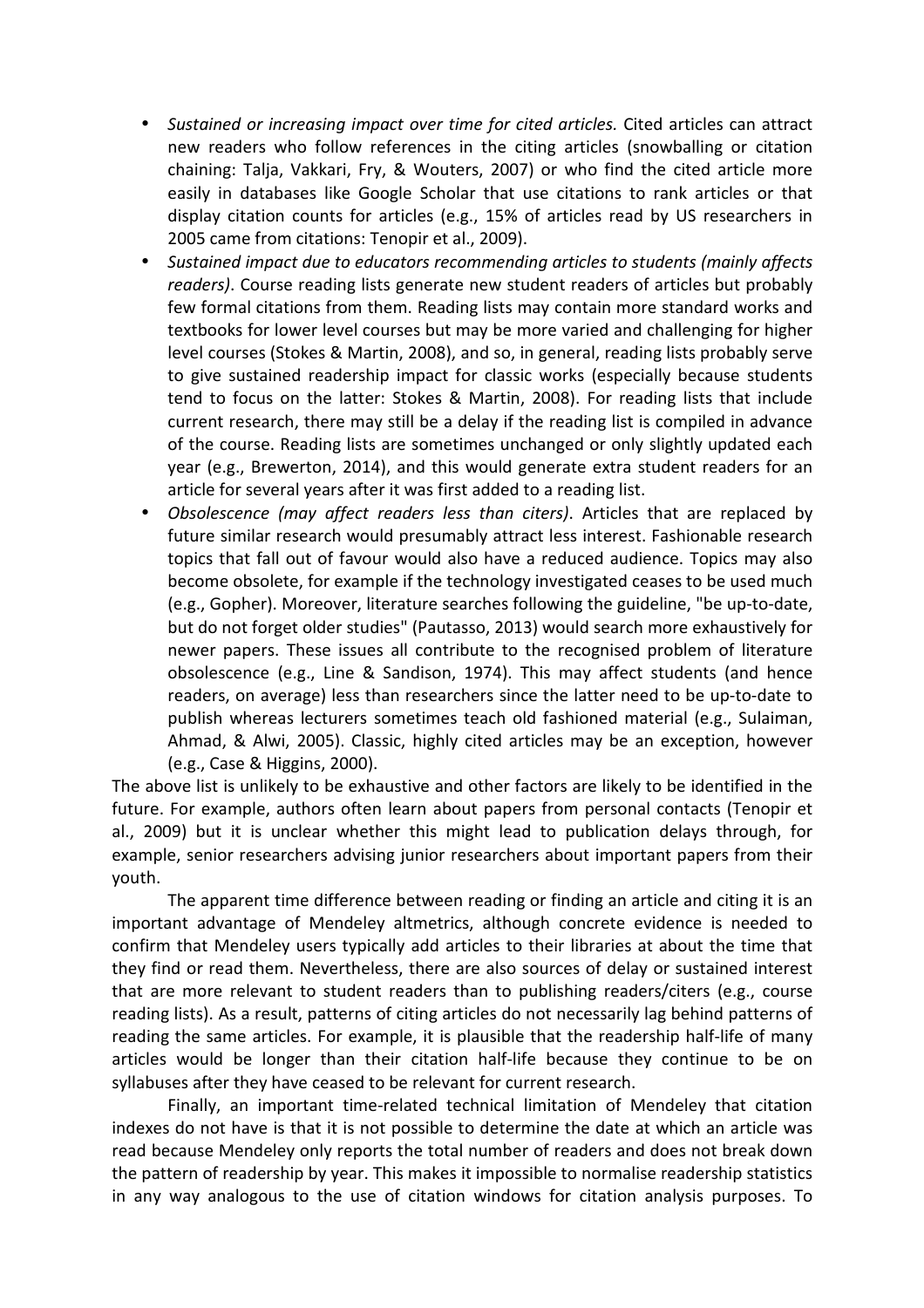compare different years, readership statistics would have to be normalised in some other way, such as against other articles from the same year. A natural method would be to report the top percentile for an article in its year (e.g., in the top 15% for the year) although this would give an advantage to articles published earlier in the year.

# Methods

LIS academics publish in a wide variety of LIS journals as well as in conferences, monographs, edited volumes, professional magazines and other fields' journals. This article focuses on the core type of publication, LIS journal articles, and citations in one database, Scopus. Scopus was chosen because it seems to have more extensive coverage than the Web of Science, at least for recent articles. For example, Scopus has 40% higher coverage for Iranian-authored publications 1998-2007 (Erfanmanesh & Didegah, 2013), had greater coverage of clinical medicine and nursing in 2013 (Li, Burnham, Lemley, & Britton, 2010), and also had greater coverage for soil scientists in 2013 (Minasny, Hartemink, McBratney, & Jang, 2013). Whilst it would have been possible to check all articles in the Scopus LIS category (3309), it does not fit the LIS discipline well (Abrizah, Zainab, Kiran, & Raj, 2013), for example by excluding the Journal of the American Society for Information Science and Technology for some years and including some mathematical, telecommunications and music journals. Hence, instead of including the full Scopus category, four key general LIS journals were selected: Information Processing & Management (IPM), Library and Information Science Research (LISR), the Journal of Documentation (JDoc) and the Journal of the American Society for Information Science and Technology (JASIST), which was formerly the Journal of the American Society for Information Science (JASIS) and which is currently the Journal of the Association for Information Science and Technology. This restriction to four journals allows a more narrow focus on core LIS research, although JASIST is a generalist journal and hence contains non-LIS research that is relevant to LIS. Also, IPM seems to have recently changed into a computer science journal.

The four LIS journals were searched for in Scopus on April 6, 2014 by name (using SRCTITLE) and year, with the earlier form of JASIST's name used (Journal of the American Society for Information Science), which matches both the earlier and the later versions. Documents that were not of type article were removed (e.g., editorial, review, erratum). The citations to each article were recorded. False matches were removed (e.g., International Journal of Information Processing and Management), as were matches before 1996 and after 2013. Before 1996 the article lists for JASIST (then called Journal of the American Society for Information Science) had large gaps, for example with only two articles from 1995 (this coincides with a change in Scopus coverage: Li, Burnham, Lemley, & Britton, 2010) and hence it made sense to start at 1996. Searches for some of the missing pre-1996 article titles confirmed that they were not in Scopus.

 All articles 1996-2013 in the four journals (IPM: 1117; JASIST: 2315; JDoc: 523; LISR: 434) were searched for by title in quotes (after removing all non-alphanumeric characters, such as colons, except for apostrophes), first author last name and publication year through the Mendeley API via the free software Webometric Analyst. For example, the query for one article [Rosemblat, G., Resnick, M. P., Auston, I., Shin, D., Sneiderman, C., Fizsman, M., & Rindflesch, T. C. (2013). Extending SemRep to the public health domain. Journal of the American Society for Information Science and Technology, 64(10), 1963-1974.] was:

title:"Extending SemRep to the public health domain" AND author:Rosemblat AND year:2013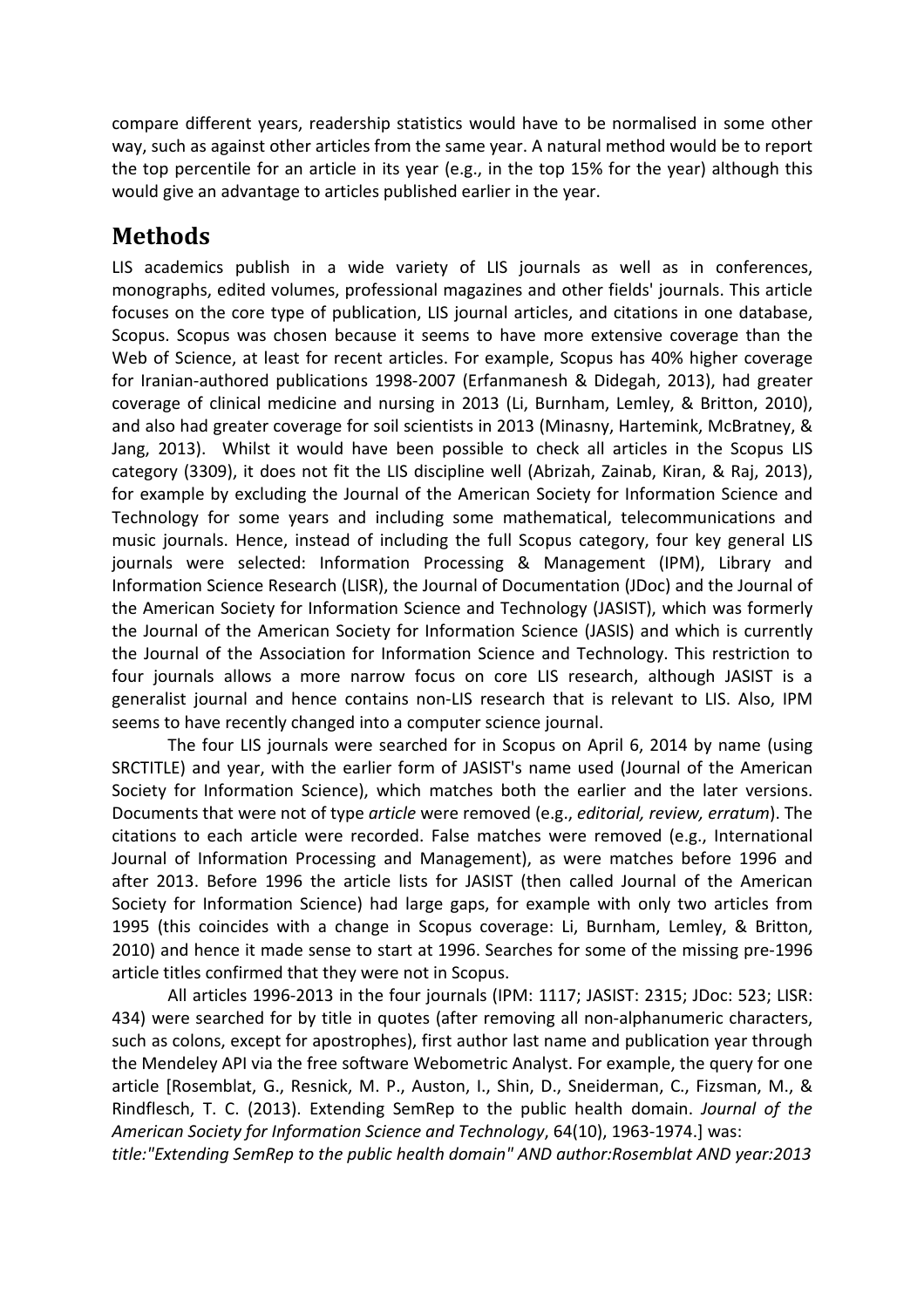In some cases there were multiple matches, mainly due to the same article being entered in a slightly different format by different Mendeley users. When this occurred the record with the most readers was retained. It would also have been possible to total the readers for all matching records and this would have slightly increased the results, but a cautious approach was taken instead because some of the matches may have been for other versions of a paper (e.g., a related conference presentation), although this only happened 18 times. In total, 76197 readers were found and 2662 (3%) were excluded for being for duplicate records and so this would not affect the results much. A manual check of all matching titles found 15 additional cases where an incorrect article matched the results but this accounted for only 241 readers so this would not affect the results. A check of a random sample of 100 of the remaining articles found no cases where Mendeley had matched an incorrect article. This manual verification used the title and journal name, as recorded in Mendeley, and compared it to the title and journal searched for.

In cases where no matches were found, the following explanations are theoretically possible.

- There were no Mendeley readers of the article.
- Mendeley readers of the article had incorrectly entered its title, first author last name, or year.
- Scopus had an incorrect version of the article title, first author last name, or year.
- The Mendeley query did not match the article because of the search matching process in Mendeley – for example unusual characters in the article title or very long titles.

The last of the above is potentially the most worrying because it suggests a systematic rather than a random bias. It did not seem to be a common problem because Mendeley found matches for long complex titles, such as "Seeking information for a middle school history project: The concept of implicit knowledge in the students' transition from Kuhlthau's Stage 3 to Stage 4", containing words, digits, a colon and two apostrophes. Search matching is likely to be a more significant problem in subject areas in which chemical or mathematical formulae are common in titles.

#### **Results**

Figures 1 to 4 report the median number of readers and citers for articles from the four journals for articles published in each year. Lower and upper quartiles are also reported to give an indication of trends for higher and lower impact articles as well as for the average impact articles. The median is used rather than the mean because citation data is typically skewed (de Solla Price, 1976) and means can therefore be misleading. The graphs are all jagged rather than smooth but these may be natural variations due to the small numbers of articles published in each year, especially in the early years when journal issues were smaller. The points in time at which citations start to exceed readers are of interest because the discriminatory power of any metric depends in part on the amount of data available. These points in time can be summarised as follows.

- IPM: Lower quartile: 2007; Median: 2007; Upper quartile: 2007.
- JASIST: Lower quartile: 2003-10; Median: 2006-7; Upper quartile: 2006-7.
- JDoc: Lower quartile: 2007-10; Median: 2007; Upper quartile: 2002-5.
- LISR: Lower quartile: 2001-3; Median: 2001-4; Upper quartile: 2004-6.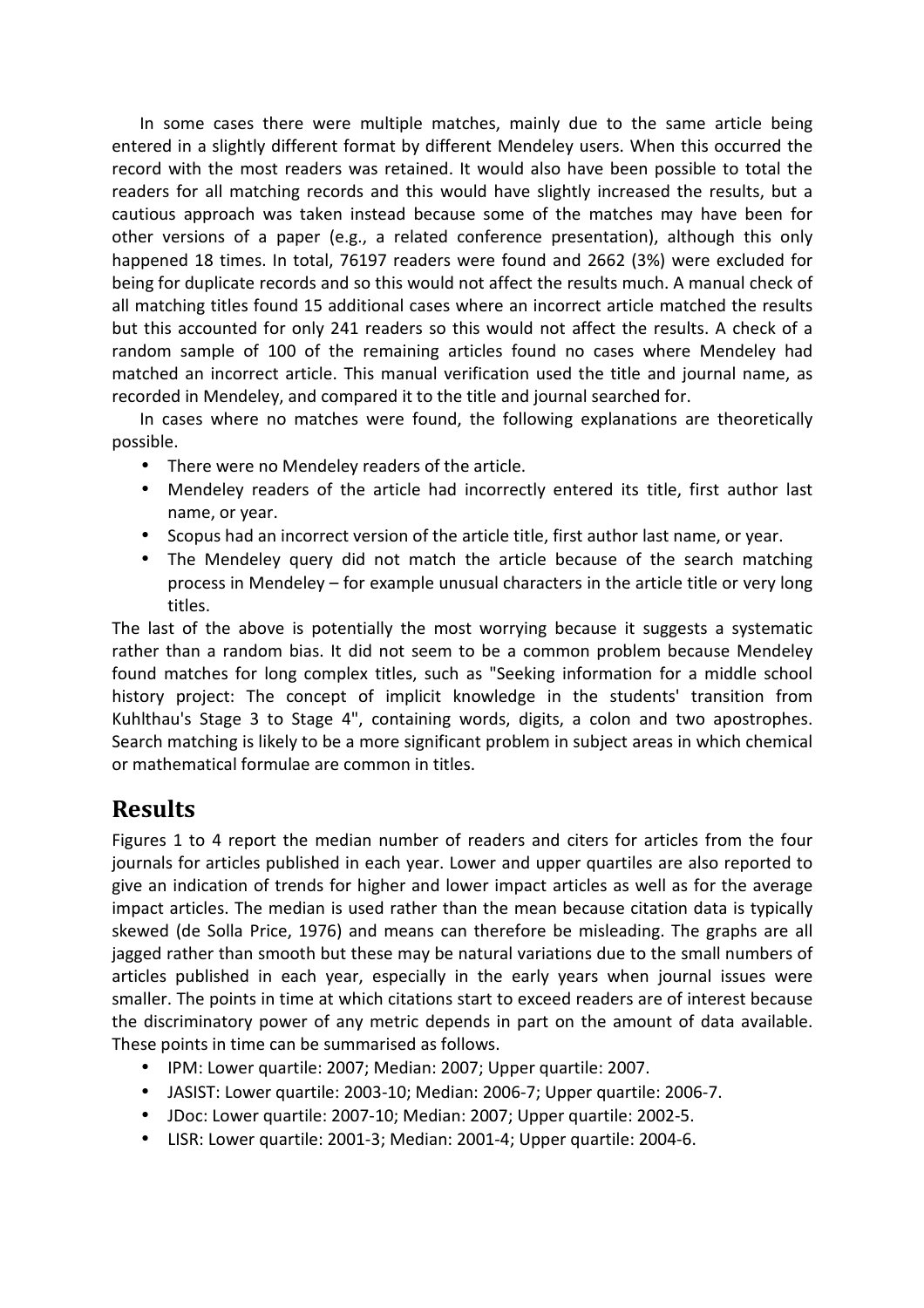

Fig. 1. Mendeley readers and Scopus citations to IPM articles 1996-2013, as recorded April 6, 2014.



Fig. 2. Mendeley readers and Scopus citations to JASIST articles 1996-2013, as recorded April 6, 2014.



Fig. 3. Mendeley readers and Scopus citations to JDoc articles 1996-2013, as recorded April 6, 2014.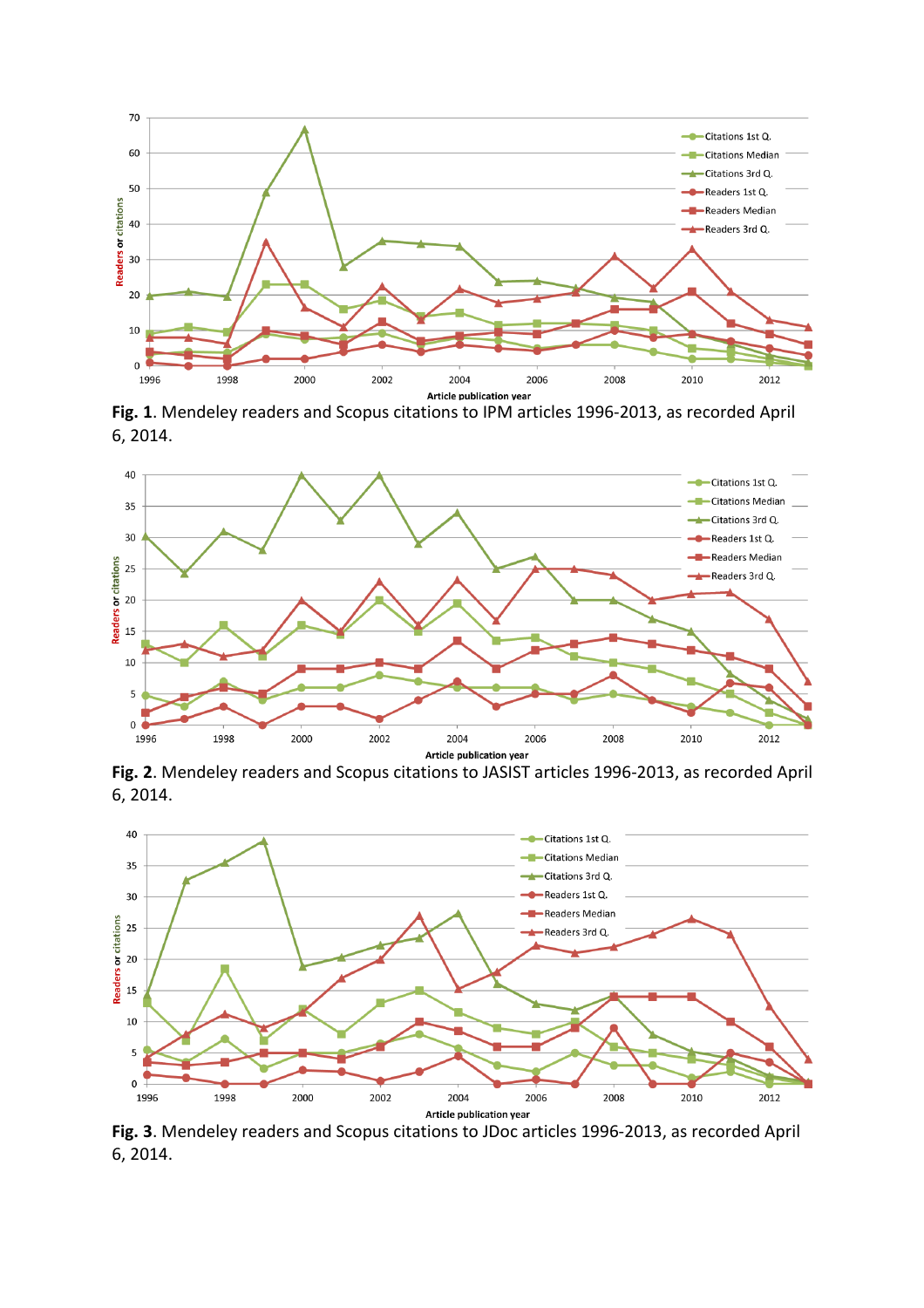

Fig. 4. Mendeley readers and Scopus citations to LISR articles 1996-2013, as recorded April 6, 2014.

Although statistical power, and hence the amount of data, is important, correlation tests are useful to assess whether a new metric, such as Mendeley readers, is related to an established metric, such as citations. Figure 5 shows the Spearman correlations between the two metrics, calculated separately for each year but combined for all journals due to the low numbers involved. All correlations are significantly positive and the correlation seems to increase annually from 2003 until about 2006, after which it stays approximately constant at around 0.6. The lower early correlation is an expected by-product of the lower numbers for both readers and citations, since lower numbers reduce the statistical power of the correlation tests. The stabilisation of the correlation for all years before 2006 runs counter to this to some extent since the median number of readers is relatively low for 1996 and a few years after. It is possible that older articles are more likely to be ignored if they are not highly cited so that readership for old articles would be influenced by citation patterns.



Fig. 5. Spearman correlations between Mendeley readers and Scopus citations to articles 1996-2013 from IPM, JASIST, JDoc, and LISR, as recorded April 6, 2014. Error bars represent 95% confidence intervals.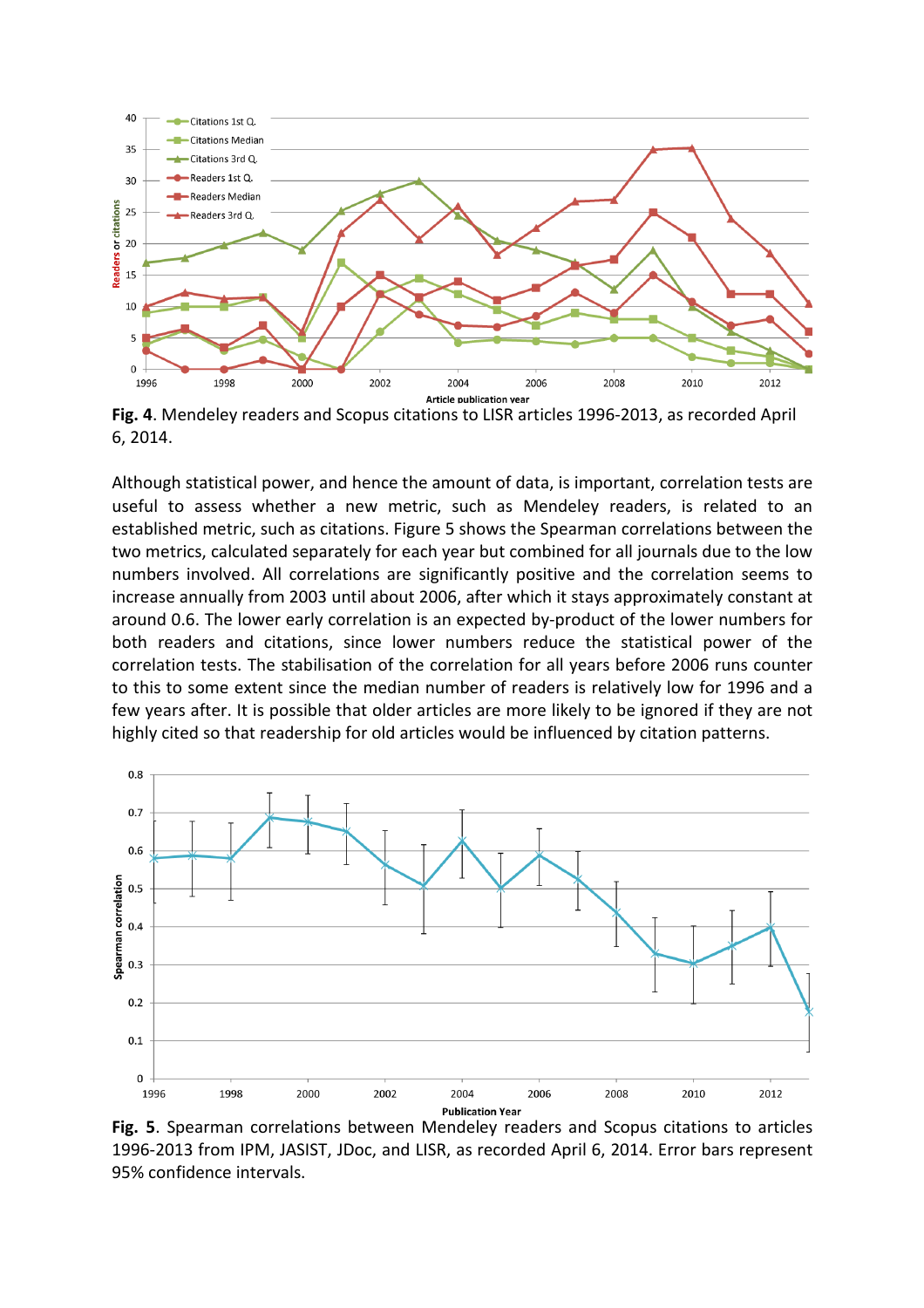# Limitations

An important limitation of the empirical part of these findings is that the temporal patterns will be different for disciplines in which Mendeley usage is much higher or much lower than in LIS and the same is true for citations. The temporal patterns may also change if Mendeley becomes more popular or less popular in the future. All other factors being equal, the number of readers for older Mendeley articles will increase as new users enter the system, assuming that the older users do not delete their accounts, and so the time taken for citation counts to catch up with reader counts should tend to increase by just under a year per year. This is based on the assumption that Mendeley readership counts for articles decrease in figures 1-4 for older articles because less articles are registered before the service began. In five years' time, for example, the decrease will presumably still occur in about 2008, giving an extra five years of Mendeley readership increases. Finally, there are probably many other journals that, like LISR, have relatively many readers compared to citers (e.g., perhaps the Journal of Education for Library and Information Science) or vice versa, and hence their results could be substantially different.

## Conclusions

The results suggest that LIS articles tend to attract more Mendeley readers than citations initially, but that the situation reverses after about 7 years. This period of time will probably lengthen in the future if the number of Mendeley users stays constant or increases. Although readership and citation are not comparable, this finding confirms that Mendeley readership figures are substantial in LIS and may be more useful than citations for indicating the likely future impact of recent articles. For example, Mendeley readers are at least numerically comparable to Scopus citations for the past 7 years and are not substantially smaller for the past decade. Hence Mendeley readership has the potential to be valuable as an impact indicator for LIS articles that are up to a decade old, albeit not for the same type of academic impact as that indicated by citations. Moreover, the high and apparently stable correlation between Mendeley readership and citations for another ten years suggests that Mendeley readership figures may also be useful impact indicators in the long term. Nevertheless, the theoretical discussion of factors affecting Mendeley readership rates shows that figures should not be compared between years unless normalised against articles from the same year. Even comparing readership counts between articles from the same year is unfair to articles published late in the year, as it is for citations (Levitt & Thelwall, 2011), but this issue is likely to be particularly important when comparing recent articles.

Mendeley readership statistics should not be taken at face value as the number of readers of an article. An unknown proportion of article readers register the article in Mendeley, and this proportion probably varies by discipline and year. Some articles may also be registered by people that haven't read them, such as journal publishers and librarians compiling article lists and those who intend to read an article but do not get round to it or decide that it is not relevant or who just read the abstract. Some authors may register their own articles in Mendeley although presumably most authors have read their own articles. As discussed in the methods section above, there are also practical limitations which mean that Mendeley readership counts may not always be correctly obtained from Mendeley.

 It is not meaningful to directly compare readers and citers because a citation implies both reading the article (although not necessarily recording it in Mendeley) and finding it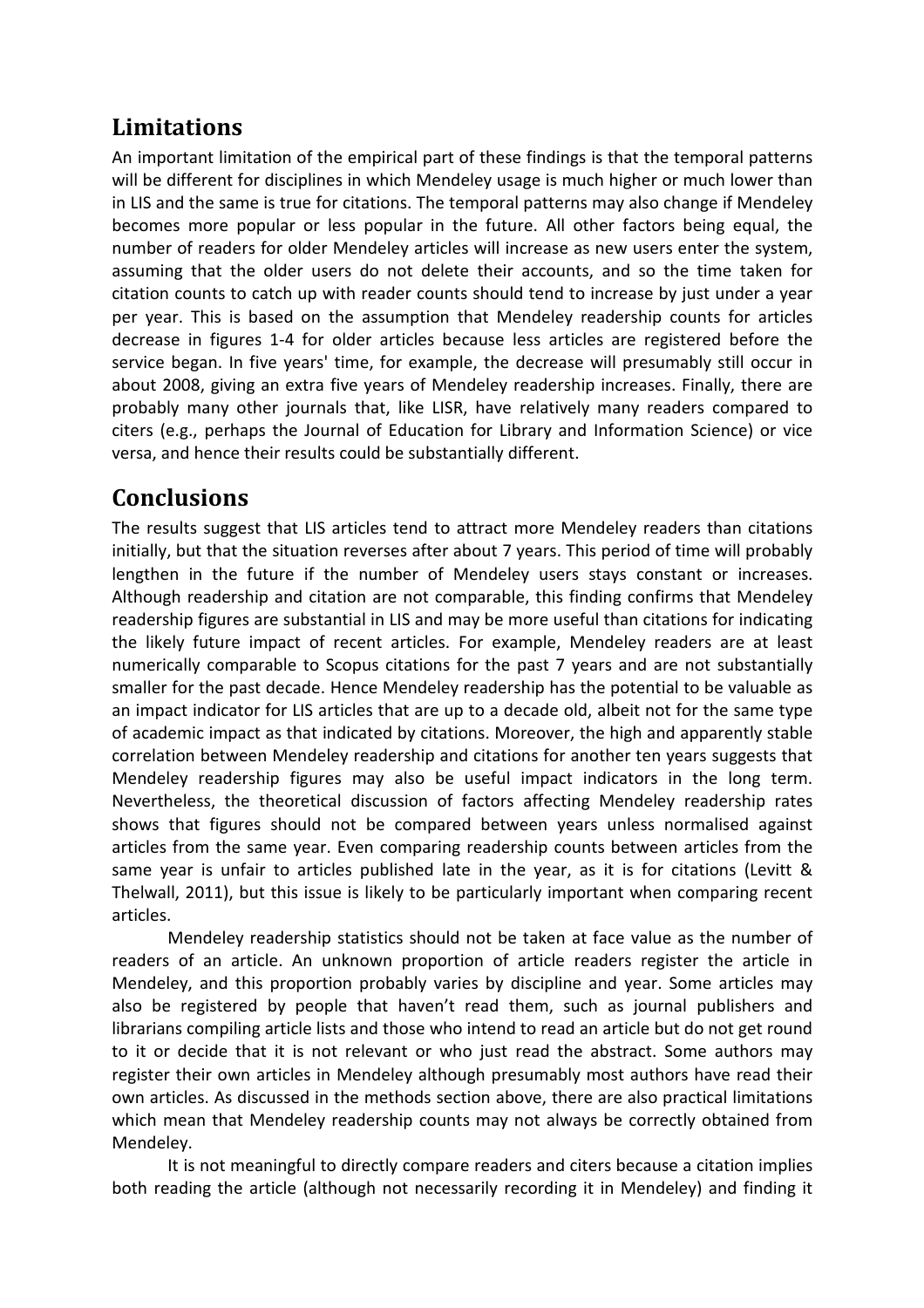useful enough to incorporate into future research. Hence individual citations are, in general, more valuable than individual readers, although there are exceptions, such as perfunctory citations. Nevertheless, the situation is more complex because if Mendeley reader statistics are taken as indicators of the wider readership of an article (e.g., representing 10% of the actual readerships – for example under 10% of European highly cited academics have Mendeley profiles: Mas-Bleda, Thelwall, Kousha, & Aguillo, in press) then it is not clear that, say, 10 Mendeley readers indicates less overall impact than 10 Scopus citations (of course, many citations are not captured in Scopus too). In this context, a decision about the relative values of readership and citation to society (i.e., exchange rates: Wouters, & Costas, 2014) would be needed in order to decide on the relative values of Mendeley readership statistics and citation counts and this would have to include a consideration of the different types of impacts reflected in both.

#### References

- Abrizah, A., Zainab, A. N., Kiran, K., & Raj, R. G. (2013). LIS journals scientific impact and subject categorization: a comparison between Web of Science and Scopus. Scientometrics, 94(2), 721-740.
- ACUMEN (2014). Guidelines for good evaluation practice with the ACUMEN Portfolio. Available: http://research-acumen.eu/wp-content/uploads/Guidelines-Portfolio-TOCdocument.v13dx.pdf
- Adie, E., & Roe, W. (2013). Altmetric: enriching scholarly content with article-level discussion and metrics. Learned Publishing 26(1), 11–17.
- Allen, H. G., Stanton, T. R., Di Pietro, F., & Moseley, G. L. (2013). Social media release increases dissemination of original articles in the clinical pain sciences. PloS ONE, 8(7), e68914.
- Alperin, J. P. (2013). Ask not what altmetrics can do for you, but what altmetrics can do for developing countries. Bulletin of the American Society for Information Science and Technology, 39(4), 18-21.
- Amin, M., & Mabe, M. (2000). Impact factors: use and abuse. Perspectives in Publishing, 1(2), 1-6.
- Bar-Ilan, J., Haustein, S., Peters, I., Priem, J., Shema, H., & Terliesner, J. (2012). Beyond citations: Scholars' visibility on the social Web. In Proceedings of 17th International Conference on Science and Technology Indicators (pp. 98-109), Montréal: Science-Metrix and OST.
- Barr, D. (2006). Staying alert: The wild new world of current awareness services. College & Research Libraries News, 67(1), 14-17.
- Beall, J. (2012). Article-level metrics: An ill-conceived and meretricious idea. Available: http://scholarlyoa.com/2013/08/01/article-level-metrics/
- Björk, B. C., & Solomon, D. (2013). The publishing delay in scholarly peer-reviewed journals. Journal of Informetrics, 7(4), 914-923.
- Breese, J. S., Heckerman, D., & Kadie, C. (1998). Empirical analysis of predictive algorithms for collaborative filtering. In Proceedings of the Fourteenth conference on Uncertainty in artificial intelligence (pp. 43-52). Morgan Kaufmann Publishers Inc..
- Brewerton, G. (2014). Implications of Student and Lecturer Qualitative Views on Reading Lists: A Case Study at Loughborough University, UK. New Review of Academic Librarianship, 20(1), 78-90,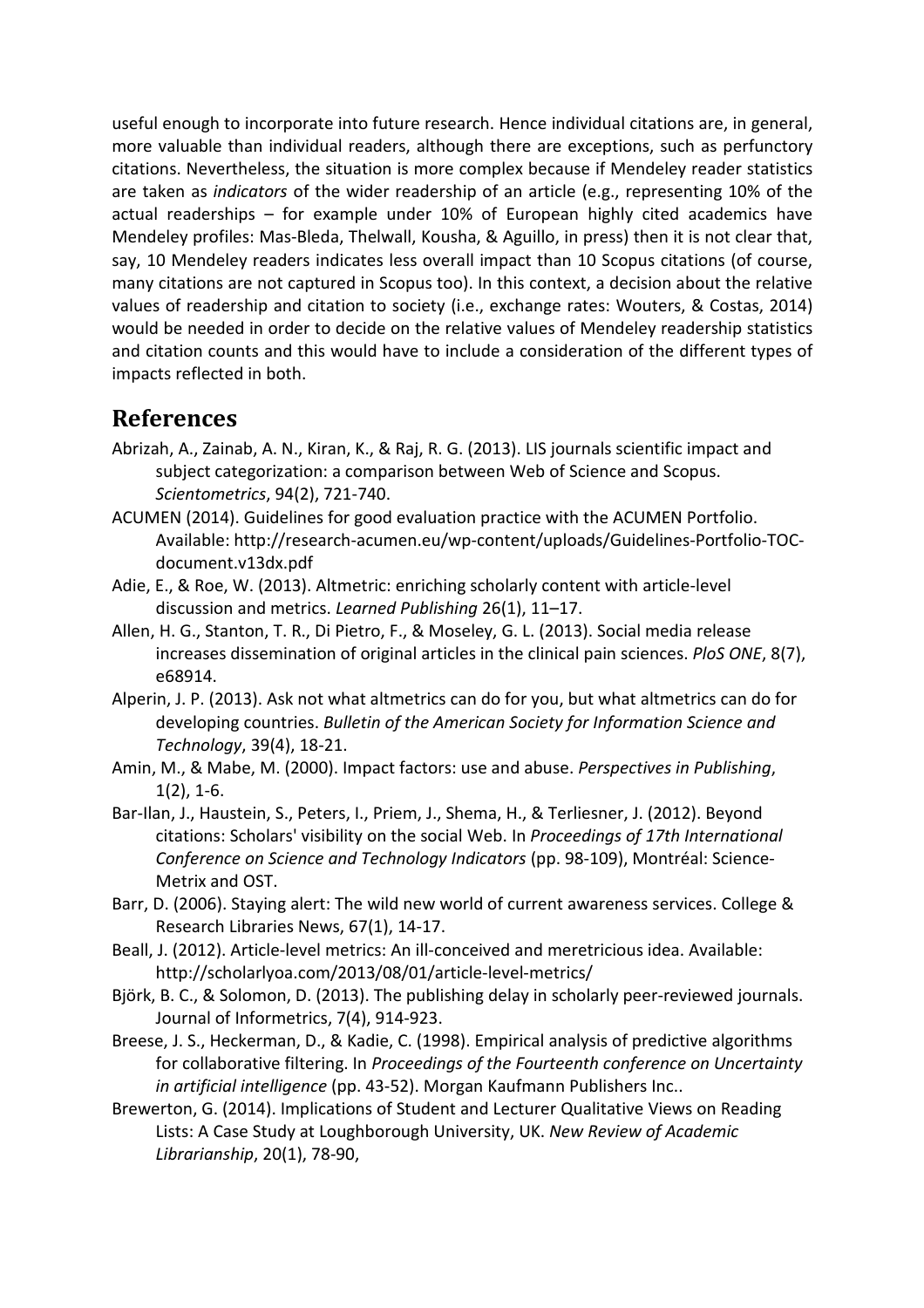- Case, D. O., & Higgins, G. M. (2000). How can we investigate citation behavior? A study of reasons for citing literature in communication. Journal of the American Society for Information Science, 51(7), 635-645.
- Colquhoun, D. & Plested, A. (2014). Scientists don't count: why you should ignore altmetrics and other bibliometric nightmares. Available: http://www.dcscience.net/?p=6369
- Costas, R., Zahedi, Z., & Wouters, P. (2014). Do altmetrics correlate with citations? Extensive comparison of altmetric indicators with citations from a multidisciplinary perspective. arXiv preprint arXiv:1401.4321.
- de Solla Price, D. (1976). A general theory of bibliometric and other cumulative advantage processes. Journal of the American Society for Information Science, 27(5), 292-306.
- Erfanmanesh, M. A., & Didegah, F. (2013). A Comparison of Web of Science and Scopus for Iranian Publications and Citation Impact. International Journal of Information Science & Management, 11(1), 11-27.
- Eysenbach, G. (2011). Can tweets predict citations? Metrics of social impact based on Twitter and correlation with traditional metrics of scientific impact. Journal of Medical Internet Research, 13(4), e123.
- Haustein, S., Peters, I., Sugimoto, C. R., Thelwall, M., & Larivière, V. (2014). Tweeting biomedicine: An analysis of tweets and citations in the biomedical literature. Journal of the Association for Information Science and Technology. 65(4), 656–669.
- Haustein, S., Peters, I., Bar-Ilan, J., Priem, J., Shema, H., & Terliesner, J. (in press). Coverage and adoption of altmetrics sources in the bibliometric community. Scientometrics.
- Holmberg, K., & Thelwall, M. (in press). Disciplinary differences in Twitter scholarly communication. Scientometrics.
- Levitt, J., & Thelwall, M. (2011). A combined bibliometric indicator to predict article impact. Information Processing & Management, 47(2), 300-308.
- Li, J., Burnham, J. F., Lemley, T., & Britton, R. M. (2010). Citation Analysis: Comparison of Web of Science, Scopus, SciFinder, and Google Scholar. Journal of Electronic Resources in Medical Libraries, 7(3), 196-217.
- Li, X., Thelwall, M., & Giustini, D. (2012). Validating online reference managers for scholarly impact measurement. Scientometrics, 91(2), 461-471.
- Lin, J., & Fenner, M. (2013). Altmetrics in evolution: defining & redefining the ontology of article-level metrics. Information Standards Quarterly, 25(2), 20.
- Line, M. B., & Sandison, A. (1974). Progress in documentation: 'Obsolescence'and changes in the use of literature with time. Journal of Documentation, 30(3), 283-350.
- Mas-Bleda, A., Thelwall, M., Kousha, K. & Aguillo, I.F. (in press). Do highly cited researchers successfully use the Social Web? Scientometrics.
- Minasny, B., Hartemink, A. E., McBratney, A., & Jang, H. J. (2013). Citations and the h index of soil researchers and journals in the Web of Science, Scopus, and Google Scholar. PeerJ, 1, e183.
- Mohammadi, E., Thelwall, M., Haustein, S., & Larivière, V. (in press). Who reads research articles? An altmetrics analysis of Mendeley user categories. Journal of the Association for Information Science and Technology.
- Mohammadi, E., & Thelwall, M. (in press). Mendeley readership altmetrics for the social sciences and humanities: Research evaluation and knowledge flows. Journal of the Association for Information Science and Technology.
- Niu, X., Hemminger, B. M., Lown, C., Adams, S., Brown, C., Level, A., McLure, M., Powers, A., Tennant, M. & Cataldo, T. (2010). National study of information seeking behavior of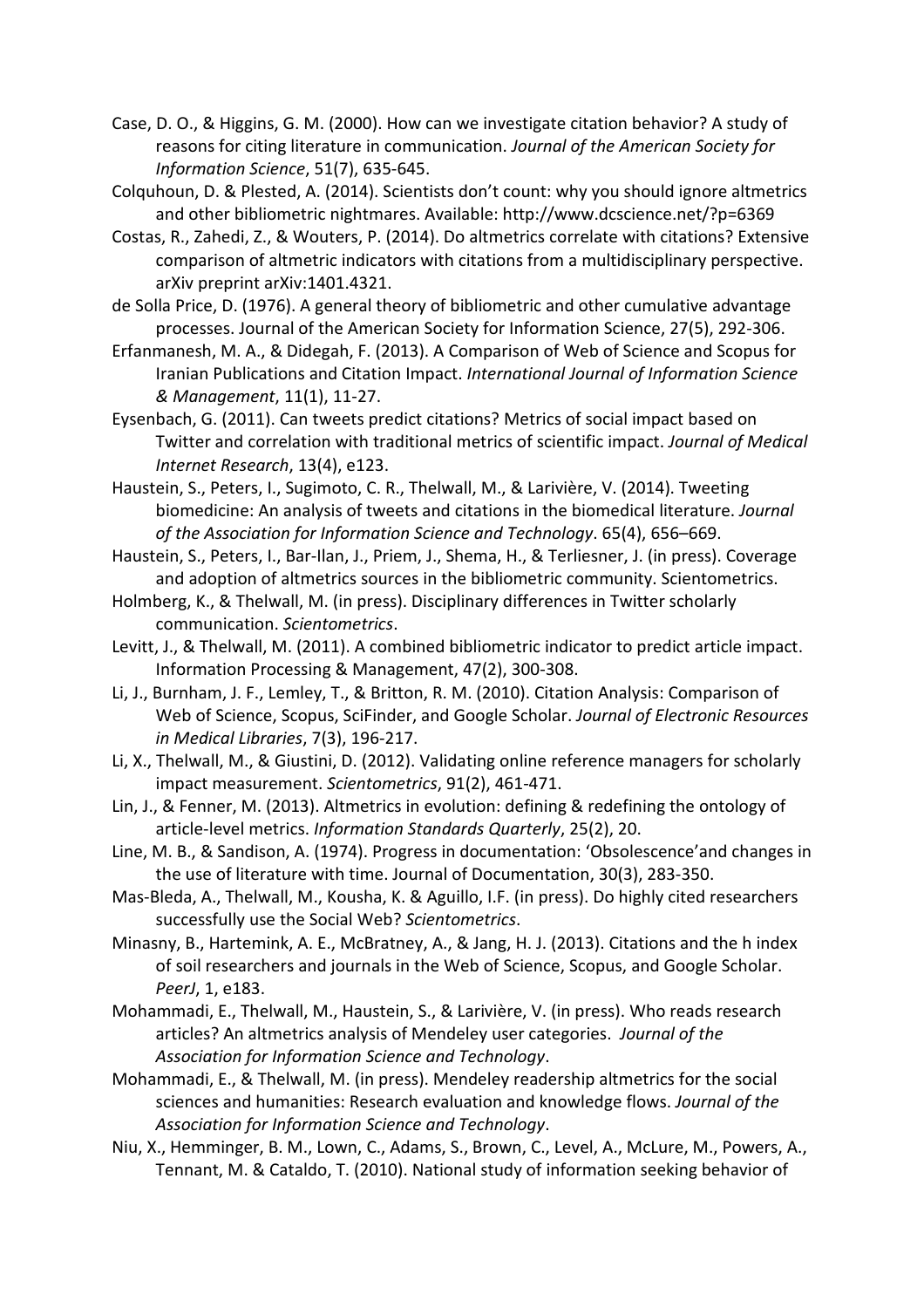academic researchers in the United States. Journal of the American Society for Information Science and Technology, 61(5), 869-890.

- Palmer, J. (1991). Scientists and information: Using cluster analysis to identify information style. Journal of Documentation, 47(2), 105-129.
- Pautasso, M. (2013). Ten Simple Rules for Writing a Literature Review. PLoS Computational Biology, 9(7), e1003149.
- Peters, I., Beutelspacher, L., Maghferat, P., & Terliesner, J. (2012). Scientific bloggers under the altmetric microscope. Proceedings of the American Society for Information Science and Technology, 49,

http://www.asis.org/asist2012/proceedings/Submissions/305.pdf.

- Piwowar, H., & Priem, J. (2013). The Power of Altmetrics on a CV. Bulletin of the American Society for Information Science and Technology, 39(4), 10-13.
- Priem, J., Taraborelli, D., Groth, P., & Neylon, C. (2010). Altmetrics: A manifesto. http://altmetrics.org/manifesto/
- Priem, J., & Costello, K. L. (2010). How and why scholars cite on Twitter. Proceedings of the American Society for Information Science and Technology, 47(1), 1-4.
- Roemer, R. C., & Borchardt, R. (2013). Institutional altmetrics and academic libraries. Information Standards Quarterly, 25, 14-19.
- Shema, H., Bar-Ilan, J., & Thelwall, M. (in press). Do blog citations correlate with a higher number of future citations? Research blogs as a potential source for alternative metrics. Journal of the Association for Information Science and Technology.
- Shuai, X., Pepe, A., & Bollen, J. (2012). How the scientific community reacts to newly submitted preprints: Article downloads, twitter mentions, and citations. PloS ONE, 7(11), e47523.
- Stokes, P., & Martin, L. (2008). Reading lists: a study of tutor and student perceptions, expectations and realities. Studies in Higher Education, 33(2), 113-125.
- Sud, P. & Thelwall, M. (2014). Evaluating altmetrics. Scientometrics, 98(2), 1131-1143.
- Sulaiman, M., Ahmad, N. N. N., & Alwi, N. M. (2005). Is standard costing obsolete? Empirical evidence from Malaysia. Managerial Auditing Journal, 20(2), 109-124.
- Talja, S., Vakkari, P., Fry, J., & Wouters, P. (2007). Impact of research cultures on the use of digital library resources. Journal of the American Society for Information Science and Technology, 58(11), 1674-1685.
- Tenopir, C., King, D. W., Edwards, S., & Wu, L. (2009). Electronic journals and changes in scholarly article seeking and reading patterns. Aslib Proceedings, 61(1), 5-32.
- Tenopir, C., Volentine, R., & King, D. W. (2012). Article and book reading patterns of scholars: findings for publishers. Learned Publishing, 25(4), 279-291.
- Thelwall, M., Haustein, S., Larivière, V. & Sugimoto, C. (2013). Do altmetrics work? Twitter and ten other candidates. PLoS ONE, 8(5), e64841. doi:10.1371/journal.pone.0064841
- Thelwall, M. & Maflahi, N. (in press). Are scholarly articles disproportionately read in their own country? An analysis of Mendeley readers. Journal of the Association for Information Science and Technology.
- Thelwall, M., Tsou, A., Weingart, S., Holmberg, K., & Haustein, S. (2013). Tweeting links to academic articles. Cybermetrics: International Journal of Scientometrics, Informetrics and Bibliometrics, 17(1), paper 1.
- Vakkari, P., & Talja, S. (2006). Searching for electronic journal articles to support academic tasks. A case study of the use of the Finnish National Electronic Library (FinELib). Information Research, 12(1), http://www.informationr.net/ir/12-1/paper285.html.
- Van Raan, A. F. (2004). Sleeping beauties in science. Scientometrics, 59(3), 467-472.